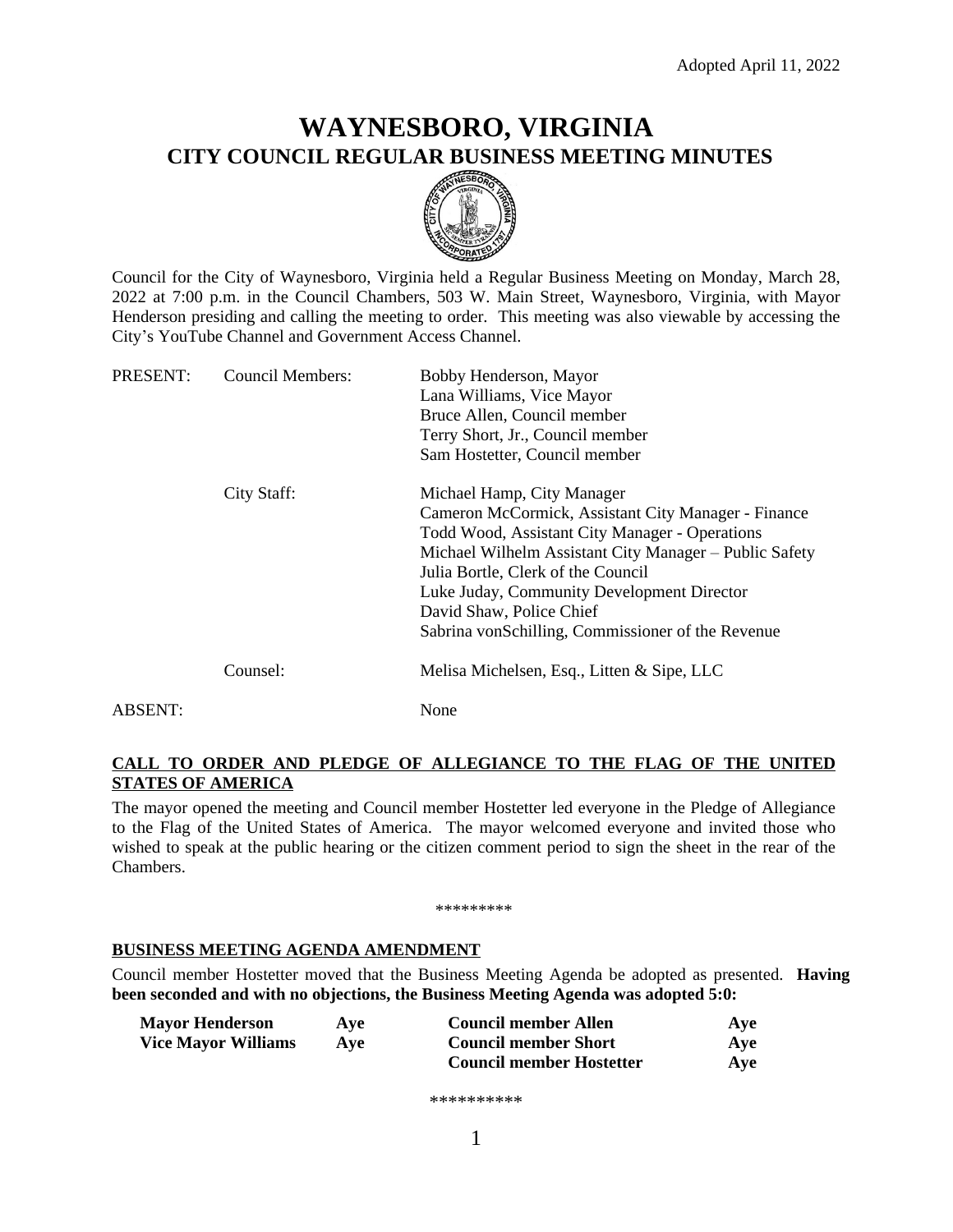Regular Business Meeting Monday, March 28, 2022 Adopted April 11, 2022

# **MATTERS FROM THE MAYOR**

On Wednesday, March 30 from 4:00-8:00 p.m., Waynesboro.org is conducting a "Tour of the Town" for participants to eat, drink, and play. The cost is \$35 per ticket. There are twelve participating merchants culminating a performance outside the Wayne Theatre.

\*\*\*\*\*\*\*\*\*\*

# **MATTERS FROM COUNCIL MEMBERS**

Council member Hostetter stated the city is shown green in the CDC map, Everyone is encouraged to continue wearing masks if they are comfortable doing so. He noted that numbers could increase and asked residents to keep abreast of news. He repeated that vaccines are safe and effective.

\*\*\*\*\*\*\*\*\*\*

### **CONSENT AGENDA**

Council member Hostetter moved to adopt the Consent Agenda as presented. **Having been seconded and with no objections, the Consent Agenda was adopted 5:0:**

| <b>Mayor Henderson</b>     | Ave        | <b>Council member Allen</b>     | Ave |
|----------------------------|------------|---------------------------------|-----|
| <b>Vice Mayor Williams</b> | <b>Ave</b> | <b>Council member Short</b>     | Ave |
|                            |            | <b>Council member Hostetter</b> | Ave |

- a. Consider adopting the minutes from the March 14, 2022 Work Session and Regular Business Meeting.
- b. Consider approving a request from the Commissioner of the Revenue to refund \$6,659.95 plus interest for 2022 business license taxes for a City of Waynesboro based business.
- c. Acknowledge submittal of the School Board's recommended Fiscal Year 2023 budget.

\*\*\*\*\*\*\*\*\*\*

### **PROCLAMATIONS**

The City Manager announced the following proclamations acknowledged by the City Council: Proclaiming March as Social Service Workers Month (P22-03);

Proclaiming April 10-16, 2022 as National Public Safety Telecommunications Week (P22-04); Proclaiming April 10-16, 2022 as National Animal Control Officer Appreciation Week (P22-05); Proclaiming April 4-10, 2022 as National Public Health Week (P22-06).

#### \*\*\*\*\*\*\*\*\*\*

# **SECOND CONSIDERATION/ADOPTION OF AN ORDINANCE TO REZONE 0 IVY STREET, WAYNESBORO, VA FROM RS-12 (SINGLE-FAMILY RESIDENTIAL LARGE LOT) TO RS-7 (SINGLE-FAMILY RESIDENTIAL SMALL LOT)**

The ordinance was introduced, seconded, and tabled at Council's March 14 meeting. The Community Development Director provided Council with the response to their concerns that generated the tabling. Council member Short moved to remove the ordinance from the table. Having been seconded by Council member Hostetter, the ordinance was taken from the table on a vote of 5:0: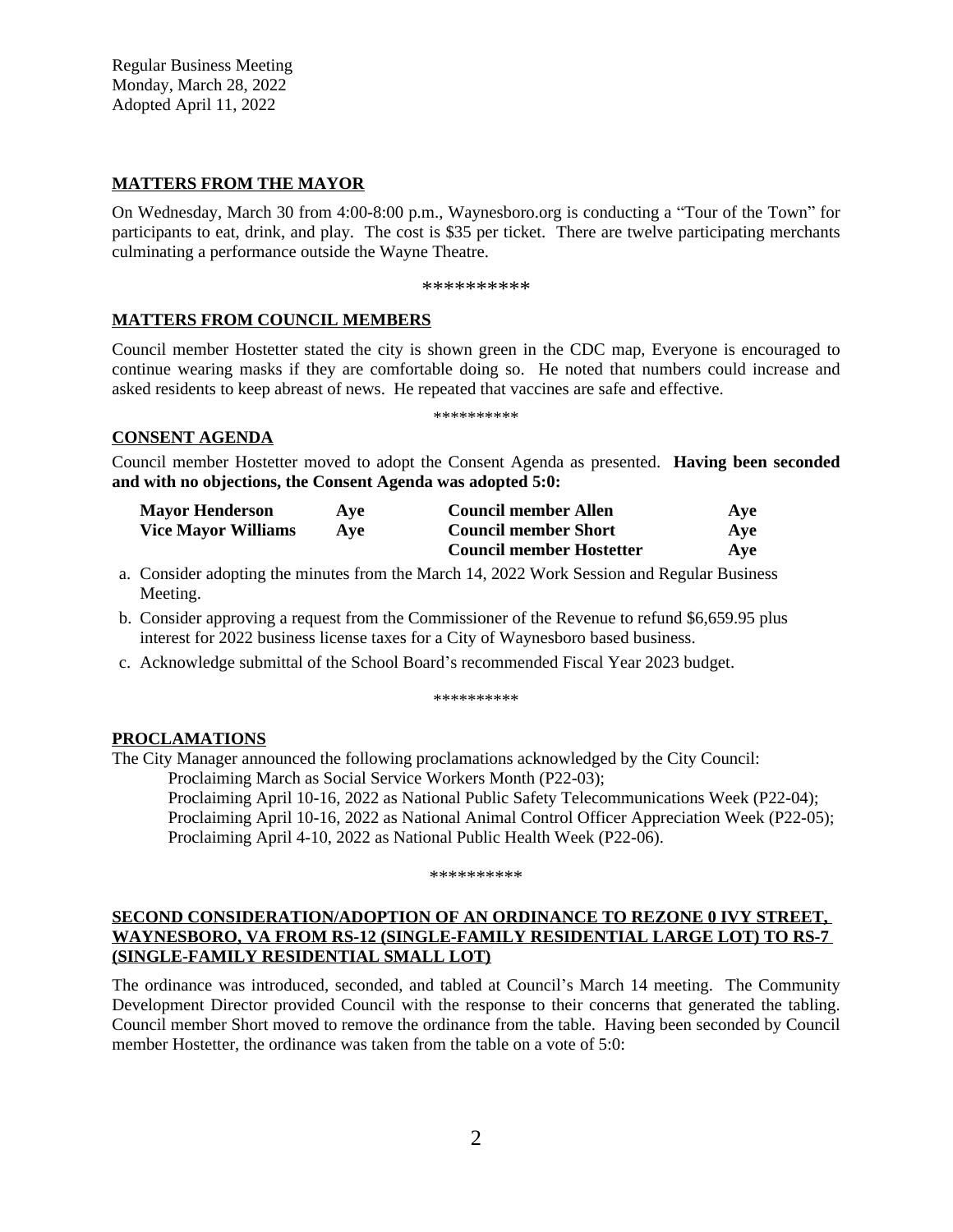Regular Business Meeting Monday, March 28, 2022 Adopted April 11, 2022

| <b>Mayor Henderson</b>     | Ave | <b>Council member Allen</b>     | Ave |
|----------------------------|-----|---------------------------------|-----|
| <b>Vice Mayor Williams</b> | Ave | <b>Council member Short</b>     | Ave |
|                            |     | <b>Council member Hostetter</b> | Ave |

Council member Short moved to adopt the ordinance rezoning 0 Ivy Street, Waynesboro, from RS-12 (Single Family Residential Large Lot) to RS-7 (Single-Family Residential Small Lot). Having been seconded, the ordinance was adopted 4:1 with Vice Mayor Williams objecting *(2022-11)*:

| <b>Mayor Henderson</b>     | Ave        | <b>Council member Allen</b>     | Ave |
|----------------------------|------------|---------------------------------|-----|
| <b>Vice Mayor Williams</b> | <b>Nav</b> | <b>Council member Short</b>     | Ave |
|                            |            | <b>Council member Hostetter</b> | Ave |

\*\*\*\*\*\*\*\*\*\*

# **PUBLIC HEARING - AMENDING CITY CODE, CHAPTER 1, SECTION 1-12, WARD BOUNDARIES OF THE CITY OF WAYNESBORO VIRGINIA VOTING WARDS**

The City Manager reminded everyone the Council held a public hearing and discussed this matter at the previous Council meeting.

The second public hearing was opened at 7:19 p.m. With no one signed up to speak, the public hearing was closed. Council member Short moved to adopt the ordinance amending City Code Chapter 1, Section 1-12, Ward Boundaries of the City of Waynesboro, Virginia Voting Wards. Having been seconded and with no further discussion, the ordinance was adopted 5:0 *(2022-12)*:

| <b>Mayor Henderson</b>     | Ave | <b>Council member Allen</b>     | Ave |
|----------------------------|-----|---------------------------------|-----|
| <b>Vice Mayor Williams</b> | Ave | <b>Council member Short</b>     | Ave |
|                            |     | <b>Council member Hostetter</b> | Ave |

#### \*\*\*\*\*\*\*\*\*\*

### **ORDINANCES – FOUR-FOR-LIFE FUNDS AND COMPENSATION BOARD FUNDS**

Council member Allen moved to introduce two ordinances appropriating a total of \$31,641 as shown. Having been seconded and with no further discussion, the ordinances were introduced and will be considered for adoption at the April 11, 2022 meeting:

\$21,543 of restricted fund balance from the Four for Life funds to the General Fund for distribution to the Waynesboro First Aid Crew.

\$10,098 of restricted fund balance from the Sheriff's restricted fund balance account and additional funds from the Compensation Board to the General Fund.

\*\*\*\*\*\*\*\*\*\*

### **ORDINANCES – MISCELLANEOUS APPROPRIATION ORDINANCES TOTALING \$57,658**

Council member Hostetter moved to introduce and adopt appropriation ordinances totaling \$57,658 as shown. Having been seconded and with no further discussion, the ordinances were introduced and adopted 5:0:

\$47,857 in Coronavirus Emergency Supplement funding to the General Fund **(2022-13)**

\$4,855 from the sale of scrap materials to the Water Fund **(2022-14)**.

\$2,600 of miscellaneous donations for the Police Department to the General Fund **(2022-15).**

\$1,939 of losses reimbursed by insurance to the General Fund **(2022-16)**.

\$407 in state Supreme Court reimbursements and restitution to the General Fund **(2022-17)**.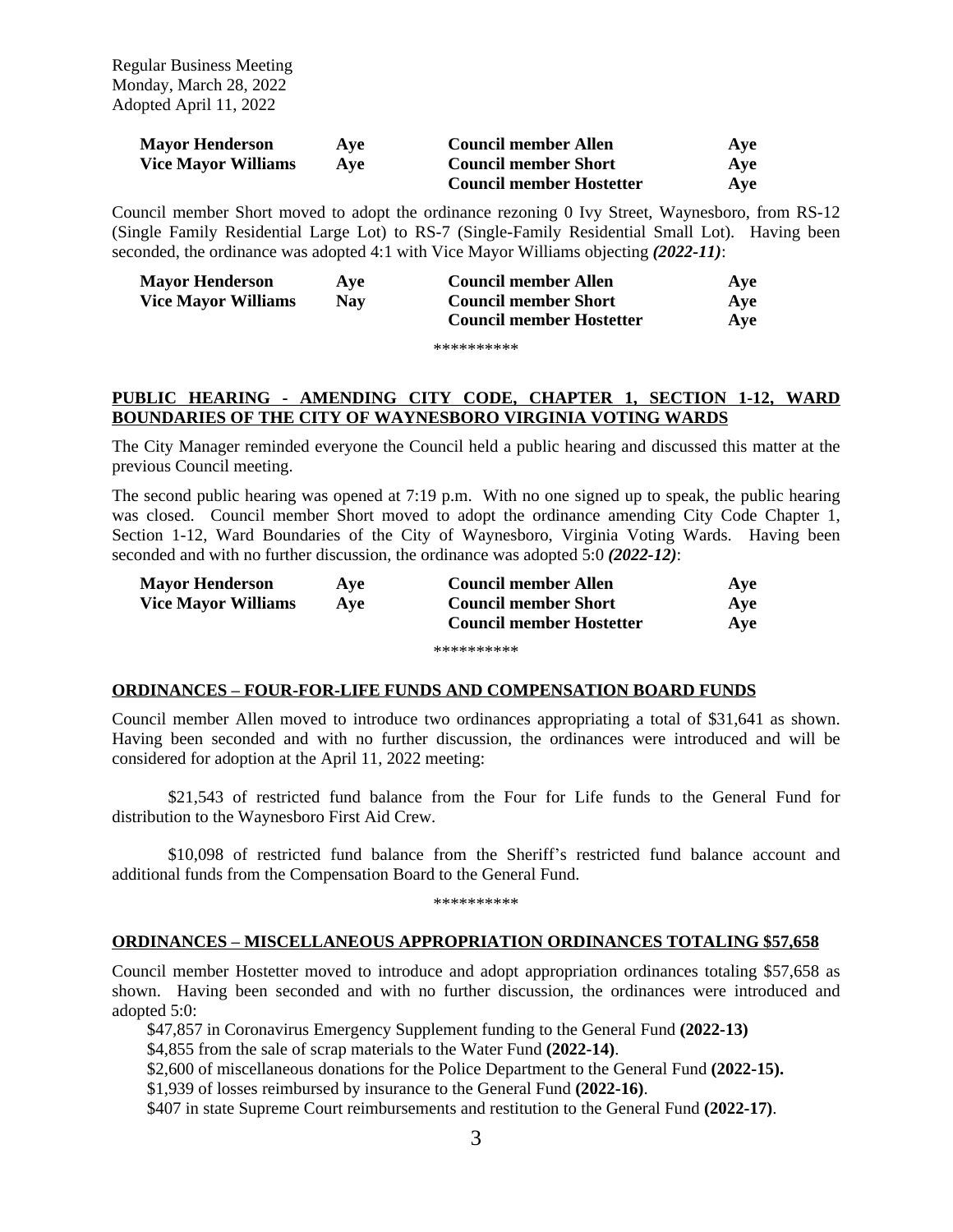#### \*\*\*\*\*\*\*\*\*\*

# **ORDINANCES – FUNDING CONSTRUCTION OF "SUNSET PARK" LOCATED AT THE FORMER LANDFILL OFF OF 6TH STREET**

The City Manager stated that it has been requested that the funding of the Sunset Park project be pulled from the Capital Improvement Plan in the City Manager's recommended budget and considered separately. The following three ordinances begin that process. Because the total appropriation of these ordinances exceeds \$2 million and therefore exceeds 1% of the budget, Council will hold a public hearing on Monday, April 25. After that hearing, Council could then give final consideration on adopting the ordinances. If adopted, they would furnish sufficient funds to construct the park and bidding may begin on construction.

Council member Short moved to introduce the following ordinances. Having been seconded, Council member Allen asked about the issues presented previously regarding security. The City Manager stated that Council will receive information at the April 5 budget work session regarding those public safety concerns previously discussed. Having been introduced and seconded, these ordinances will be considered again at the April 25 regular business meeting:

Appropriating \$125,690 in General Fund Assigned Fund Balance to the CIP Fund. Appropriating \$350,000 in Categorical Aid-VDOT to the CIP Fund. Appropriating \$2,014,600 in American Rescue Plan Act funds (ARPA) to the CIP Fund.

\*\*\*\*\*\*\*\*\*\*

# **CENTRAL SHENANDOAH PLANNING DISTRICT COMMISSON APPOINTMENT**

Council member Allen moved to appoint Mr. D. James Shaw to the Central Shenandoah Planning District Commission as a Waynesboro representative, for an unexpired three-year term ending June 30, 2024. Having been seconded and with no objections, the motion was adopted 5:0:

| <b>Mayor Henderson</b>     | Ave | <b>Council member Allen</b>     | Ave |
|----------------------------|-----|---------------------------------|-----|
| <b>Vice Mayor Williams</b> | Ave | <b>Council member Short</b>     | Ave |
|                            |     | <b>Council member Hostetter</b> | Ave |

\*\*\*\*\*\*\*\*\*\*

Council member Allen moved to nominate Mr. Terry Short, Jr. to the Executive Board for the Central Shenandoah Planning District Commission for a three-year term ending June 30, 2025. Having been seconded and with no objections, the motion was adopted 5:0:

| <b>Mayor Henderson</b>     | Ave | Council member Allen            | Ave |
|----------------------------|-----|---------------------------------|-----|
| <b>Vice Mayor Williams</b> | Ave | <b>Council member Short</b>     | Ave |
|                            |     | <b>Council member Hostetter</b> | Ave |

\*\*\*\*\*\*\*\*\*\*

# **COMMUNICATION, CORRESPONDENCE, AND CALENDAR**

Council was reminded there will be a budget work session on Tuesday, April 5, 2022 beginning at 6:30 p.m.

The City Manager acknowledged April 5-9, 2022 is National Library Week, and the Waynesboro Public Library staff was acknowledged for their hard work to support the community.